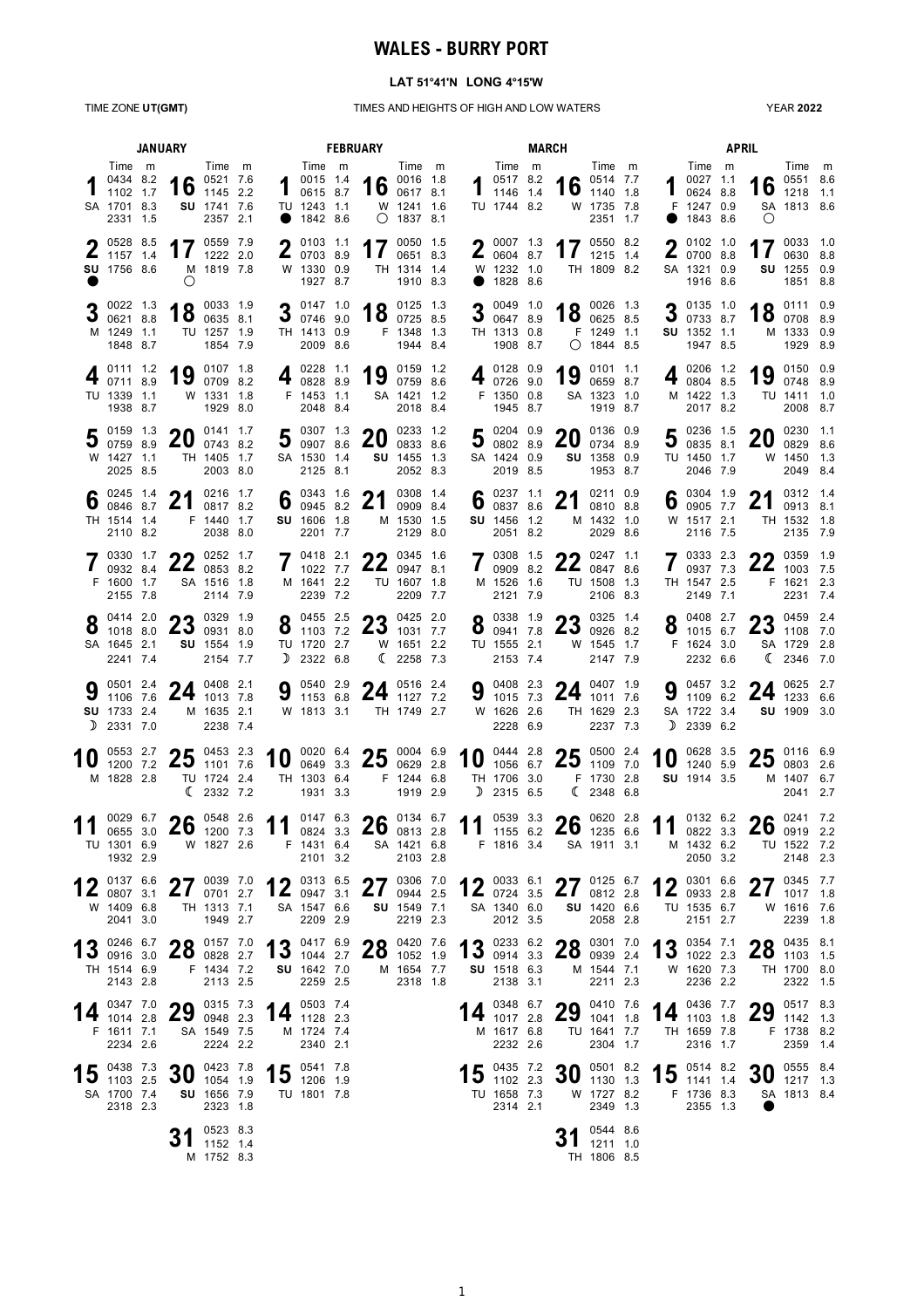## **WALES - BURRY PORT**

### **LAT 51°41'N LONG 4°15'W**

TIME ZONE **UT(GMT)** TIMES AND HEIGHTS OF HIGH AND LOW WATERS

YEAR **2022**

|   |                                                                   | MAY |                                                                      |                                                          | JUNE |             |                                                                         |  |                                                                                              |                                                        |  |                 | JULY                                                         |  |                                                                                                 |                                                                          |  |        |                                                                      | <b>AUGUST</b> |                                      |                                                              |  |  |
|---|-------------------------------------------------------------------|-----|----------------------------------------------------------------------|----------------------------------------------------------|------|-------------|-------------------------------------------------------------------------|--|----------------------------------------------------------------------------------------------|--------------------------------------------------------|--|-----------------|--------------------------------------------------------------|--|-------------------------------------------------------------------------------------------------|--------------------------------------------------------------------------|--|--------|----------------------------------------------------------------------|---------------|--------------------------------------|--------------------------------------------------------------|--|--|
|   | Time m<br>0033 1.3<br>0630 8.5<br>SU 1249 1.3<br>1846 8.4         |     |                                                                      | Time m<br>16 $^{0005}$ 1.1<br>M 1229 1.0<br>$O$ 1824 8.8 |      |             | Time m<br>0114 1.8<br>$\blacksquare$ 0712 7.9<br>W 1326 1.8<br>1925 8.0 |  |                                                                                              | Time m<br>16 $^{0122}$ 1.1<br>TH 1344 1.2<br>1944 8.7  |  |                 | Time m<br>0133 1.9<br>0731 7.7<br>F 1343 1.9<br>1945 7.9     |  |                                                                                                 | Time m<br>$\bullet$ 0205 0.9<br>$10$ 0803 8.5<br>SA 1424 1.2<br>2025 8.9 |  |        | Time m<br>0224 1.7<br>0822 7.9<br>M 1434 1.7<br>2036 8.1             |               |                                      | Time m<br>0311 1.1<br>16 0906 8.3<br>TU 1525 1.4<br>2126 8.5 |  |  |
|   | 0106 1.3<br>0703 8.4<br>M 1321 1.4<br>1917 8.3                    |     |                                                                      | 17 $^{0048}$ 1.0<br>0646 8.8<br>TU 1311 1.0<br>1908 8.8  |      |             | $\bullet$ 0147 1.9<br>$\frac{2}{10745}$ 7.8<br>TH 1358 2.0<br>1958 7.9  |  |                                                                                              | 17 $^{0212}$ 1.1<br>0812 8.4<br>F 1433 1.4<br>2035 8.6 |  |                 | 0207 2.0<br>$\frac{2}{10000}$ 7.7<br>SA 1417 2.0<br>2019 7.9 |  | 17                                                                                              | 0253 1.0<br>0850 8.4<br>SU 1510 1.3<br>2111 8.6                          |  |        | $258$ 1.7<br>$\frac{2}{10856}$ 7.8<br>TU 1509 1.8<br>2110 8.0        |               |                                      | 17 $^{0348}$ $^{1.5}$<br>0943 7.9<br>W 1601 1.8<br>2204 8.0  |  |  |
|   | 0137 1.5<br>0735 8.2<br>TU 1351 1.6<br>1947 8.1                   |     | 18 $^{0133}$ 1.0 $^{0731}$ 8.7                                       | W 1355 1.1<br>1953 8.7                                   |      |             | $3^{0220}$ 2.0<br>0819 7.6<br>F 1431 2.1<br>2032 7.7                    |  |                                                                                              | 18 0303 1.3<br>SA 1523 1.6<br>2127 8.3                 |  | 3               | 0242 2.0<br>0841 7.6<br><b>SU</b> 1453 2.1<br>2055 7.7       |  |                                                                                                 | 18 $^{0339}$ 1.3<br>M 1555 1.6<br>2157 8.3                               |  |        | 3 $\frac{0333}{0931}$ 77<br>0931 7.7<br>W 1546 2.0<br>2148 7.8       |               |                                      | 18 $^{0424}$ $^{2.0}$<br>TH 1639 2.3<br>2244 7.4             |  |  |
|   | 0208 1.7<br>0806 7.9<br>W 1420 1.8<br>2018 7.9                    |     | 19                                                                   | 0219 1.1<br>0818 8.5<br>TH 1439 1.4<br>2040 8.4          |      |             | 0255 2.2<br>4 $0855$ 7.3<br>SA 1506 2.4<br>2109 7.4                     |  | 19                                                                                           | 0356 1.6<br>0955 7.8<br>SU 1615 1.9<br>2220 8.0        |  | 4               | 0319 2.1<br>0918 7.4<br>M 1530 2.2<br>2134 7.6               |  | 19                                                                                              | 0424 1.6<br>1020 7.7<br>TU 1640 2.0<br>2243 7.9                          |  |        | 0410 2.1<br>1010 7.5<br>TH 1625 2.2<br>2230 7.6                      |               |                                      | 0502 2.5<br>19 $^{0502}$ 2.5<br>F 1722 2.8<br>(23316.9       |  |  |
|   | 0238 2.0<br>0838 7.6<br>TH 1449 2.1<br>2049 7.6                   |     | 20                                                                   | 0307 1.4<br>0907 8.0<br>F 1527 1.8<br>2132 8.1           |      |             | 5 $^{0334}$ $^{2.4}$ 7.0<br>SU 1546 2.6<br>2151 7.2                     |  | 20                                                                                           | 0451 1.9<br>1049 7.4<br>M 1711 2.2<br>2316 7.7         |  |                 | TU 1612 2.4<br>2216 7.4                                      |  | 5 0358 2.2 20 0509 2.0                                                                          | W 1727 2.3<br>$\binom{2333}{7.5}$                                        |  |        | $\blacksquare$ 0452 2.3<br>$5.327$ 7.2<br>F 1713 2.5<br>$D$ 2321 7.3 |               | $20^{0550}$ 3.0                      | SA 1824 3.2                                                  |  |  |
| 6 | 0310 2.3<br>0911 7.2<br>F 1522 2.5<br>2124 7.2                    |     | 21                                                                   | 0400 1.8<br>1002 7.6<br>SA 1621 2.2<br>2230 7.7          |      |             | 6 $^{0419}$ 2.7<br>1021 6.8<br>M 1634 2.8<br>2243 7.0                   |  | 21<br>ℂ                                                                                      | 0549 2.2<br>1147 7.1<br>TU 1813 2.5                    |  | 6               | $\bullet$ 0442 2.4<br>W 1658 2.5<br>2306 7.3                 |  | $^{0442}$ 2.4 21                                                                                | 0558 2.4<br>1159 7.0<br>TH 1822 2.7                                      |  |        | 6 $^{0544}_{1156}$ $^{2.6}_{-1}$<br>SA 1815 2.7                      |               | 21                                   | 0036 6.5<br>0702 3.3<br><b>SU</b> 1318 6.3<br>1959 3.4       |  |  |
|   | 0347 2.6<br>0950 6.8<br>SA 1600 2.9<br>2207 6.9                   |     | າາ<br>$22$ 1105 7.1                                                  | 0502 2.2<br>SU 1728 2.6<br>(23387.3)                     |      |             | 7051328<br>1118 6.6<br>TU 1734 2.9<br>$D$ 2344 6.8                      |  | $22$ 0017 7.4                                                                                | $22$ 0652 2.4<br>W 1250 7.0<br>1919 2.6                |  | D               | 7053225<br>1138 6.9<br>TH 1754 2.7                           |  | <b>22</b> 0028 7.1<br>$22$ 0656 2.7                                                             | F 1300 6.7<br>1928 2.9                                                   |  |        | $7^{0027}$ 7.1<br>0657 2.8<br>0657 2.8<br>SU 1311 6.9<br>1939 2.8    |               | າາ                                   | 0205 6.3<br>$22$ 0836 3.3<br>M 1451 6.5<br>2128 3.2          |  |  |
|   | 0435 3.0<br>1041 6.4<br>SU 1654 3.2<br>2307 6.5                   |     | $22$ 0617 2.4<br>$25$ 1218 6.9                                       | M 1849 2.7                                               |      |             | $0.0621$ 2.8<br>$0$ 1225 6.6<br>W 1847 2.9                              |  | $22$ 0121 7.3<br>$25$ 0755 2.5                                                               | TH 1355 6.9<br>2025 2.6                                |  |                 | $0.0003$ 7.2<br>F 1241 6.9<br>1901 2.7                       |  | 8 0003 7.2 23 0133 6.8                                                                          | SA 1410 6.7<br>2042 3.0                                                  |  |        | $Q$ 0149 7.0<br>0826 2.7<br>M 1434 7.1<br>2107 2.5                   |               | $23$ 0328 6.6                        | TU 1600 6.9<br>2228 2.8                                      |  |  |
| ╖ | 0546 3.2<br>M 1818 3.3                                            |     | $^{0546}$ 3.2 <b>24</b> $^{0053}$ 7.2<br>1154 6.2 <b>24</b> 0735 2.4 | TU 1335 6.9<br>2007 2.6                                  |      | a           | 0053 6.9<br>0731 2.7<br>TH 1335 6.8<br>1958 2.7                         |  | 24 $^{0223}$ 7.2                                                                             | F 1456 7.1<br>2124 2.5                                 |  | 9               | 0109 7.2<br>0742 2.5<br>SA 1350 7.1<br>2014 2.5              |  | 24 $^{0242}$ 6.8                                                                                | SU 1518 6.8<br>2149 2.8                                                  |  | Q<br>J | 0310 7.2<br>0946 2.4<br>TU 1548 7.5<br>2220 2.1                      |               |                                      | 0426 7.0<br>24 $^{0426}$ 7.0<br>W 1648 7.4<br>2313 2.4       |  |  |
|   | 0029 6.4<br>0720 3.1<br>TU 1325 6.3<br>1949 3.2                   |     | $25\substack{0206\\0843}$ 2.3                                        | 0843 2.3<br>W 1444 7.1<br>2111 2.3                       |      | 10          | F 1438 7.2<br>2059 2.4                                                  |  | $\frac{0200}{0835}$ $\frac{7.2}{2.4}$ <b>25</b> $\frac{0321}{0949}$ $\frac{7.3}{2.4}$        | SA 1551 7.3<br>2217 2.4                                |  | 10              | SU 1457 7.4<br>2124 2.3                                      |  | $^{0219}$ 7.3 <b>25</b> $^{0347}$ 6.9 $^{0853}$ 2.4 <b>25</b> $^{0347}$ 6.9                     | M 1617 7.1<br>2243 2.6                                                   |  | 10     | 0422 7.6<br>1051 2.0<br>W 1652 8.1<br>2322 1.6                       |               | ク斥<br><b>ZJ</b>                      | 0510 7.4<br>1123 2.2<br>TH 1727 7.8<br>2351 2.0              |  |  |
|   | 0156 6.6<br>0834 2.8<br>W 1438 6.7<br>2056 2.7                    |     | $26$ $^{0308}$ $^{7.5}$ $^{2.5}$                                     | TH 1540 7.4<br>2204 2.1                                  |      | 11 0300 7.5 | SA 1533 7.6<br>2156 2.0                                                 |  | $26^{0414}$ 7.4                                                                              | <b>SU</b> 1639 7.5<br>2302 2.2                         |  | 11              | M 1559 7.7<br>2228 1.9                                       |  | $\frac{0326}{0959}$ $\frac{7.6}{2.1}$ <b>26</b> $\frac{0442}{1059}$ $\frac{7.2}{2.4}$ <b>11</b> | TU 1704 7.4<br>2329 2.3                                                  |  |        | 0523 8.1<br>1147 1.5<br>TH 1747 8.6                                  |               | $26^{0547}$ 7.7                      | F 1801 8.1                                                   |  |  |
|   | TH 1531 7.2<br>2149 2.3                                           |     | 12 $^{0259}$ 7.1 27 $^{0400}$ 7.8                                    | F 1626 7.7<br>2249 1.9                                   |      |             | SU 1625 8.0<br>2249 1.6                                                 |  | 12 0355 7.9 27 0500 7.5                                                                      | M 1721 7.7<br>2344 2.1                                 |  |                 | 2327 1.5                                                     |  | 12 0428 7.9 27 0527 7.4<br>TU 1658 8.2 W 1745 7.7                                               |                                                                          |  |        | F 1237 1.2<br>$O$ 1837 8.9                                           |               | 12 0016 1.2 27 0025 1.8<br>$\bullet$ | SA 1233 1.7<br>1835 8.3                                      |  |  |
|   | F 1616 7.8<br>2236 1.8                                            |     | <b>20</b> 0445 7.9                                                   | SA 1707 7.9<br>2329 1.8                                  |      |             | M 1715 8.4<br>2341 1.3                                                  |  | 13 0349 7.6 28 0445 7.9 13 0448 8.3 28 0541 7.6<br>TU 1759 7.8                               |                                                        |  | W 1753 8.5<br>O |                                                              |  | 13 0527 8.2 28 0008 2.1                                                                         | TH 1218 2.0<br>$\bullet$ 1822 7.9                                        |  |        | 13 0105 0.9<br>SA 1323 1.0<br>1923 9.1                               |               | 20<br>$20$ 0653 8.2                  | 0057 1.5<br>SU 1306 1.5<br>1907 8.4                          |  |  |
|   | 0434 8.1<br>$14$ $\frac{12}{1103}$ 1.5<br>SA 1659 8.2<br>2321 1.4 |     | 29 $^{0525}$ 8.0                                                     | SU 1744 8.0                                              |      | $\circ$     | TU 1804 8.7                                                             |  | 14 0539 8.5 29 0022 2.0                                                                      | W 1234 2.0<br>● 1836 7.9                               |  |                 | TH 1246 1.3<br>1846 8.8                                      |  | 14 0022 1.2 29 0044 1.9                                                                         | F 1253 1.9<br>1856 8.0                                                   |  |        | 14 $^{0150}$ 0.8<br>SU 1406 1.0<br>2006 9.1                          |               | 29 0128 1.4                          | M 1338 1.4<br>1938 8.5                                       |  |  |
|   | 0517 8.5<br>$15$ $1146$ $1.2$<br>SU 1741 8.6                      |     | $30^{0006}$ 1.7                                                      | M 1220 1.7<br>$\bullet$ 1819 8.1                         |      |             | W 1255 1.2<br>1854 8.8                                                  |  | $\frac{0006}{0602}$ 8.0 15 $\frac{0031}{0630}$ 8.6 30 $\frac{0058}{0656}$ 7.8<br>TH 1309 1.9 | 1911 7.9                                               |  | F 1336 1.2      | 1936 8.9                                                     |  | 15 0115 1.0 30 0118 1.8                                                                         | SA 1327 1.7<br>1929 8.1                                                  |  |        | 15 0232 0.9<br>M 1447 1.1<br>2047 8.8                                |               |                                      | 0200 1.4<br>$30^{0200}$ 1.4<br>TU 1411 1.4<br>2011 8.5       |  |  |
|   |                                                                   |     |                                                                      | 0040 1.7<br>$J \mid 063880$<br>TU 1254 1.7<br>1853 8.1   |      |             |                                                                         |  |                                                                                              |                                                        |  |                 |                                                              |  |                                                                                                 | 0151 1.7<br>$J1$ 0749 7.9<br>SU 1400 1.7<br>2002 8.2                     |  |        |                                                                      |               | J L                                  | 0233 1.4<br>0829 8.2<br>W 1445 1.5<br>2044 8.4               |  |  |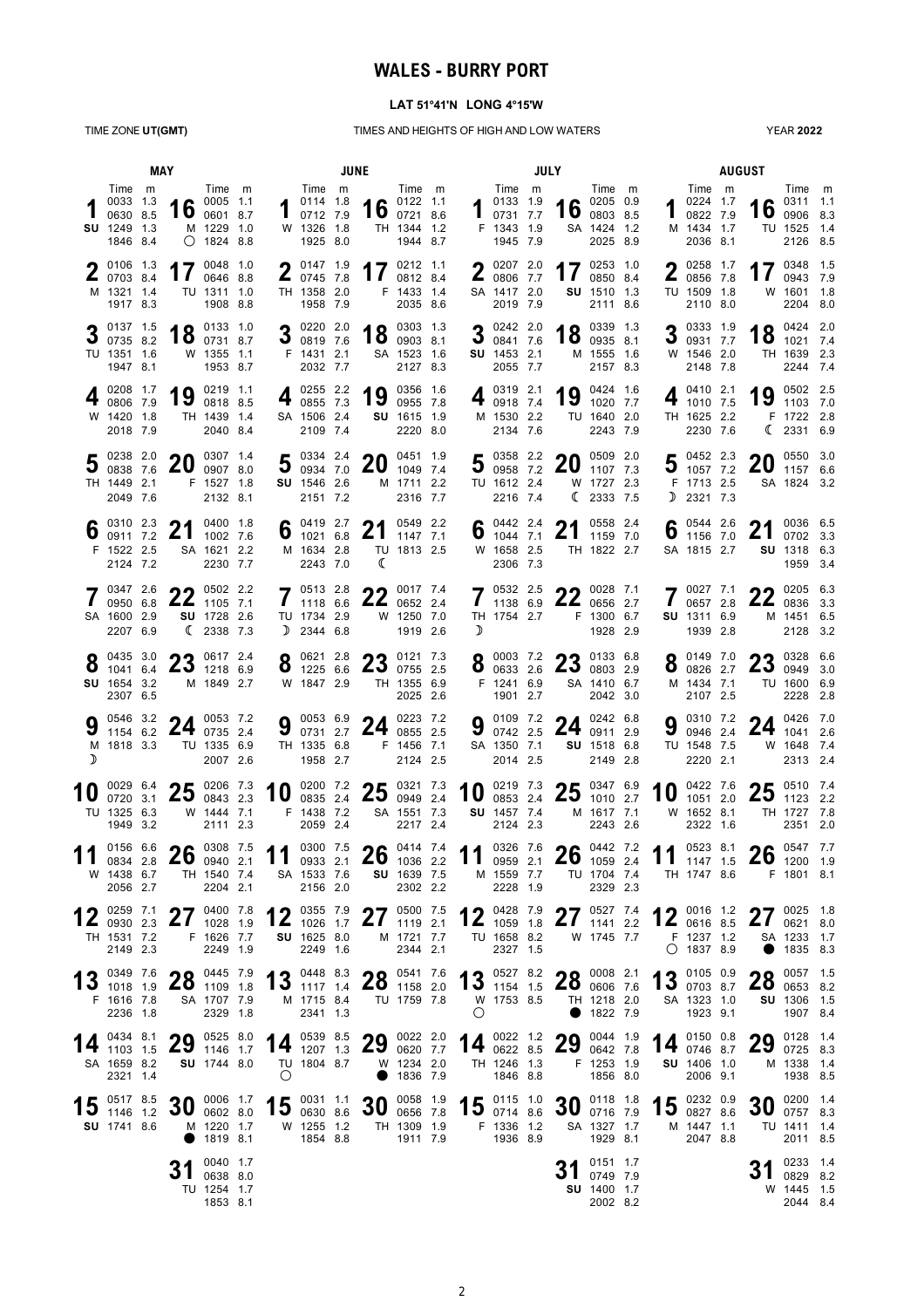## **WALES - BURRY PORT**

### **LAT 51°41'N LONG 4°15'W**

TIME ZONE **UT(GMT)** TIMES AND HEIGHTS OF HIGH AND LOW WATERS

YEAR **2022**

| <b>SEPTEMBER</b> |                                                                     |  |                                                               | <b>OCTOBER</b>                                                 |  |                                                 |                                                                                                                       |  |                                                      |                                                            | <b>NOVEMBER</b> |                           |                                                                                 |  |                        |                                                       |  |    | <b>DECEMBER</b>                                                   |                                             |                                                                          |  |
|------------------|---------------------------------------------------------------------|--|---------------------------------------------------------------|----------------------------------------------------------------|--|-------------------------------------------------|-----------------------------------------------------------------------------------------------------------------------|--|------------------------------------------------------|------------------------------------------------------------|-----------------|---------------------------|---------------------------------------------------------------------------------|--|------------------------|-------------------------------------------------------|--|----|-------------------------------------------------------------------|---------------------------------------------|--------------------------------------------------------------------------|--|
|                  | Time m<br>0306 1.6<br>0903 8.1<br>TH 1519 1.8<br>2119 8.1           |  |                                                               | Time m<br>16 $^{0340}$ $^{2.1}$<br>F 1554 2.4<br>2159 7.4      |  |                                                 | Time m<br>$\begin{array}{ccc} 1 & 0 & 0 & 0 \\ 0 & 0 & 0 & 0 \\ 0 & 0 & 0 & 0 \end{array}$<br>SA 1538 2.1<br>2139 7.7 |  |                                                      | Time m<br>16 $^{0332}$ $^{2.7}$<br>SU 1554 3.0<br>2201 6.8 |                 | D                         | Time m<br>$1^{0455}$ 2.9<br>1112 7.2<br>TU 1750 2.9<br>2356 6.8                 |  |                        | Time m<br>16 $^{0438}$ 3.4<br>W 1732 3.4<br>(23376.3) |  |    | Time m<br>0613 2.8<br>1218 7.4<br>TH 1900 2.5                     |                                             | Time m<br>$\bullet$ 0509 3.1<br>16 $0509$ 3.1<br>F 1753 3.1<br>(235666.6 |  |
|                  | 0340 1.9<br>$\frac{2}{10940}$ 7.8<br>F 1557 2.1<br>2159 7.7         |  |                                                               | 17 $^{0411}$ 2.6<br>SA 1630 2.9<br>(22396.8)                   |  |                                                 | $\bigcap$ 0359 2.4<br>210047.5<br>SU 1628 2.6<br>2233 7.2                                                             |  |                                                      | 17 $^{0409}$ 3.2<br>M 1644 3.4<br>(2256 6.3)               |                 | n                         | 0631 3.1<br>$\frac{1}{2}$ 1241 7.0<br>W 1928 2.8                                |  |                        | 17 $^{0559}$ 3.5<br>TH 1905 3.4                       |  |    | $\bullet$ 0059 7.0<br>20732227<br>F 1332 7.5<br>2012 2.4          |                                             | 17 $^{0616}$ 3.2<br>SA 1904 3.0                                          |  |
|                  | 0420 2.3<br>$3\frac{1024}{74}$<br>SA 1643 2.5<br>D 2249 7.3         |  |                                                               | 0450 3.1<br>$18$ $^{0450}$ $^{3.1}$<br>SU 1725 3.4<br>2338 6.3 |  |                                                 | 3 $\frac{0454}{1110}$ 7.0<br>M 1741 3.0<br>$D$ 2354 6.7                                                               |  |                                                      | 4 0 0507 3.6<br>$10$ 1128 6.3<br>TU 1821 3.7               |                 |                           | 3 $\frac{0131}{0807}$ $\frac{6.8}{2.9}$<br>TH 1407 7.3<br>2048 2.5              |  | 18 $^{0107}$ 6.3       | F 1340 6.7<br>2020 3.1                                |  |    | 3 $^{0211}$ 7.2<br>0841 2.5<br>SA 1438 7.6<br>2113 2.3            |                                             | 18 $^{0106}$ 6.6<br>SU 1333 7.0<br>2012 2.8                              |  |
|                  | 0511 2.7<br>1123 7.0<br>SU 1747 2.9                                 |  |                                                               | 0558 3.5<br>$19$ $^{0558}$ 3.5<br>M 1912 3.6                   |  |                                                 | 0627 3.2<br>$4\frac{0627}{1246}$ 6.8<br>TU 1934 3.0                                                                   |  |                                                      | 19 0029 6.0<br>W 1326 6.3<br>2016 3.5                      |                 |                           | 4 $^{0250}$ 7.2<br>0917 2.5<br>F 1515 7.8<br>2149 2.0                           |  | 19                     | 0223 6.6<br>0840 3.1<br>SA 1444 7.1<br>2116 2.7       |  |    | 0312 7.4<br>0939 2.3<br>SU 1535 7.8<br>2205 2.1                   | 19                                          | 0213 6.9<br>0836 2.8<br>M 1437 7.3<br>2112 2.5                           |  |
|                  | 0000 6.8<br>30062930<br>M 1249 6.7<br>1927 3.0                      |  | ററ<br>ZU                                                      | 0125 6.0<br>0757 3.6<br>TU 1420 6.3<br>2104 3.4                |  |                                                 | 5 $^{0140}$ 6.6<br>5 $^{0140}$ 6.6<br>W 1425 7.1<br>2106 2.6                                                          |  | <u>_ິດເ</u><br>ZU                                    | 0222 6.2<br>0839 3.4<br>TH 1450 6.7<br>2123 3.0            |                 |                           | $5^{0348}$ 7.7<br>31101220<br>SA 1608 8.2<br>2237 1.7                           |  | 20                     | 0315 7.1<br>0932 2.6<br>SU 1532 7.5<br>2202 2.3       |  |    | 0404 7.7<br>5 $^{0404}$ 7.7<br>1028 2.1<br>M 1624 8.0<br>2250 1.9 | nn.<br>20                                   | 0312 7.3<br>0935 2.5<br>TU 1534 7.6<br>2207 2.2                          |  |
|                  | $\int_{0}^{0137}$ 6.7<br>TU 1427 6.9<br>2107 2.7                    |  | 21                                                            | 0305 6.3<br>0924 3.3<br>W 1535 6.8<br>2205 2.9                 |  |                                                 | 6 $^{0311}$ 7.1<br>TH 1538 7.7<br>2211 2.0                                                                            |  | 21                                                   | 0323 6.8<br>0937 2.9<br>F 1541 7.2<br>2209 2.5             |                 |                           | 6 $^{0434}$ 8.1<br>1057 1.7<br>SU 1652 8.5<br>2319 1.4                          |  | 21                     | 0359 7.6<br>1018 2.2<br>M 1615 8.0<br>2244 1.9        |  |    | 6 $\frac{0448}{1112}$ 1.9<br>1112 1.9<br>TU 1708 8.1<br>2329 1.8  | 21                                          | 0404 7.8<br>1029 2.1<br>W 1627 8.0<br>2258 1.8                           |  |
|                  | 0312 7.0<br>0944 2.6<br>W 1547 7.5<br>2220 2.1                      |  | 22 $^{0403}$ $^{6.9}$                                         | TH 1621 7.3<br>2248 2.4                                        |  |                                                 | 0412 7.7<br>1035 1.9<br>F 1632 8.3<br>2302 1.5                                                                        |  |                                                      | 22 $^{0406}$ 7.3<br>SA 1621 7.8<br>2247 2.0                |                 |                           | $7^{0515}_{1137}$ 15<br>1137 1.5<br>M 1733 8.7<br>2356 1.4                      |  | $22^{0440}$ 8.1        | TU 1657 8.4<br>2325 1.6                               |  |    | 7 0528 8.1<br>W 1748 8.1                                          |                                             | 0454 8.2<br>$22^{0454}$ 8.2<br>TH 1718 8.4<br>2347 1.6                   |  |
|                  | $\bullet$ 0422 7.6<br>$\bullet$ 1047 2.0<br>TH 1647 8.2<br>2316 1.5 |  |                                                               | 22.1<br>$23_{10572.3}$<br>F 1659 7.8<br>2324 2.0               |  |                                                 | $8^{0500}$ 8.3<br>1121 1.5<br>SA 1718 8.8<br>2345 1.1                                                                 |  | $\mathbf{2.3}$ 1058 2.0                              | 22.8<br>SU 1657 8.2<br>2322 1.7                            |                 | O                         | <b>8</b> $\begin{matrix} 0.552 & 8.5 \\ 1213 & 1.4 \end{matrix}$<br>TU 1810 8.7 |  | $23$ 1143 1.5          | 22.85<br>W 1739 8.7                                   |  | Ō  | $0.0006$ 1.8<br>0605 8.2<br>TH 1228 1.9<br>$O$ 1825 8.1           |                                             | 22.6<br>$23$ 1211 1.4<br>F 1808 8.6                                      |  |
|                  | F 1736 8.7                                                          |  | 9 $\frac{0516}{1138}$ 1.5 <b>24</b> $\frac{0519}{1133}$ 1.9   | SA 1733 8.2<br>2357 1.6                                        |  | $\bigcirc$                                      | SU 1758 9.0                                                                                                           |  | 9 $\frac{0541}{1202}$ 1.2 24 $\frac{0517}{1134}$ 1.6 | M 1732 8.6<br>2357 1.4                                     |                 |                           | W 1247 1.5<br>1845 8.6                                                          |  | 9 0030 1.4 24 0006 1.4 | TH 1226 1.3<br>1822 8.8                               |  | 9  | 0041 1.8<br>0641 8.2<br>F 1303 1.9<br>1901 8.1                    |                                             | 24 $^{0034}$ $^{1.4}$ 0633 8.8<br>SA 1300 1.2<br>1859 8.7                |  |
|                  | SA 1223 1.1<br>$O$ 1820 9.1                                         |  | 0005 1.1 <b>25</b> 0552 8.2 0602 8.6 <b>25</b> 1206 1.6       | SU 1805 8.5                                                    |  | 10                                              | 0023 1.0<br>M 1239 1.1<br>1836 9.1                                                                                    |  | 0023 1.0 25 0552 8.6                                 | TU 1807 8.8                                                |                 |                           | 10 $^{0103}$ $^{1.5}_{0700}$ 8.5<br>0700 8.5<br>TH 1321 1.6<br>1918 8.4         |  | 25 $^{0048}$ 1.3       | F 1309 1.3<br>1906 8.8                                |  | 10 | 0115 1.9<br>0715 8.1<br>SA 1337 2.0<br>1935 7.9                   | ク斥<br><b>Z5</b>                             | 0122 1.3<br>0722 8.9<br>SU 1350 1.2<br>1949 8.6                          |  |
|                  | <b>SU</b> 1303 0.9<br>1902 9.2                                      |  | $\frac{0.047}{0.644}$ 8.8 <b>26</b> $\frac{0.029}{0.624}$ 8.5 | M 1239 1.3<br>1838 8.7                                         |  | 11 0058 1.0 26 0032 1.2 11 0135 1.7 26 0130 1.4 | TU 1314 1.1<br>1912 8.9                                                                                               |  |                                                      | W 1247 1.2<br>1844 8.9                                     |                 |                           | F 1353 1.9<br>1951 8.1                                                          |  |                        | SA 1354 1.4<br>1952 8.6                               |  |    | SU 1411 2.1<br>2009 7.7                                           | 11 $^{0148}$ $^{2.0}$ 26 $^{0210}$ $^{1.4}$ | M 1440 1.2<br>2039 8.4                                                   |  |
|                  | 0127 0.8<br>$12$ 0722 8.9<br>M 1342 0.9<br>1940 9.1                 |  | 21                                                            | 2701112<br>0657 8.6<br>TU 1313 1.2<br>1911 8.8                 |  |                                                 | $12$ 0132 1.1<br>$12$ 0727 8.7<br>W 1347 1.3<br>1945 8.7                                                              |  | $\mathbf{Z}$                                         | 77010812<br>0704 8.8<br>TH 1325 1.2<br>1922 8.8            |                 |                           | $4 \bullet 0206 2.0$<br>$12$ 0804 8.1<br>SA 1425 2.2<br>2024 7.7                |  | 27 $^{0214}$ 1.6       | SU 1442 1.6<br>2041 8.2                               |  |    | 0220 2.2<br>12 $^{0220}$ 2.2<br>M 1445 2.3<br>2044 7.5            | 67<br>$\mathbf{Z}$                          | 0259 1.5<br>0902 8.7<br>TU 1530 1.4<br>2129 8.1                          |  |
|                  | 13 0203 0.9<br>TU 1417 1.1<br>2016 8.8                              |  |                                                               | $20$ 0134 1.2<br>$20$ 0729 8.7<br>W 1347 1.2<br>1945 8.8       |  |                                                 | 1 2 0204 1.4<br>TH 1419 1.6<br>2017 8.3                                                                               |  | <b>13</b> 0759 8.4 $\bf{20}$ 0742 8.7                | $22^{\frac{0145}{1.3}}$<br>F 1404 1.4<br>2001 8.6          |                 |                           | 13 0236 2.3<br>SU 1457 2.5<br>2059 7.4                                          |  | $28^{0301}$ 1.9        | M 1533 1.9<br>2135 7.8                                |  |    | 13 0254 2.4<br>TU 1521 2.5<br>2122 7.2                            |                                             | 22 0348 1.8<br>$20$ 0953 8.4<br>W 1623 1.7<br>2220 7.8                   |  |
| 14               | 0237 1.2<br>0832 8.4<br>W 1451 1.4<br>2051 8.4                      |  |                                                               | 29 0803 8.6<br>TH 1421 1.4<br>2019 8.6                         |  |                                                 | F 1449 2.0<br>2049 7.8                                                                                                |  | 14 $^{0234}$ 1.8 29 $^{0223}$ 1.6                    | SA 1445 1.7<br>2044 8.2                                    |                 |                           | 0308 2.7<br>14 $^{0308}$ 2.7<br>M 1534 2.8<br>2138 6.9                          |  | 29 $^{0354}$ $^{2.3}$  | TU 1633 2.2<br>2235 7.4                               |  |    | 0331 2.7<br>14 $^{0331}$ 2.7<br>W 1603 2.8<br>2204 6.9            |                                             | 0441 2.1<br>$29^{0441}$ $2.1$<br>1047 8.0<br>TH 1717 2.0<br>2315 7.4     |  |
|                  | 15 $_{0.905}^{0.309}$ 1.6<br>TH 1523 1.9<br>2124 7.9                |  | 30                                                            | 0241 1.5<br>0838 8.3<br>F 1457 1.7<br>2057 8.2                 |  |                                                 | 15 $^{0302}$ 2.2<br>0901 7.7<br>SA 1519 2.5<br>2122 7.3                                                               |  | 30                                                   | 0304 2.0<br>0907 8.1<br>SU 1531 2.1<br>2133 7.7            |                 | 15 $^{0346}$ 3.0 0955 7.0 | TU 1622 3.2<br>2228 6.5                                                         |  | $30^{0456}$ 2.6        | 0456 2.6<br>W 1743 2.5<br>$D$ 2343 7.1                |  |    | 15 $^{0415}$ 2.9<br>TH 1652 2.9<br>2255 6.7                       |                                             | 0538 2.4<br>$30^{0538}$ 2.4<br>F 1817 2.3                                |  |
|                  |                                                                     |  |                                                               |                                                                |  |                                                 |                                                                                                                       |  | 31                                                   | 0352 2.5<br>1001 7.6<br>M 1629 2.5<br>2234 7.1             |                 |                           |                                                                                 |  |                        |                                                       |  |    |                                                                   |                                             | 0015 7.1<br>0643 2.6<br>SA 1246 7.4<br>1921 2.6                          |  |